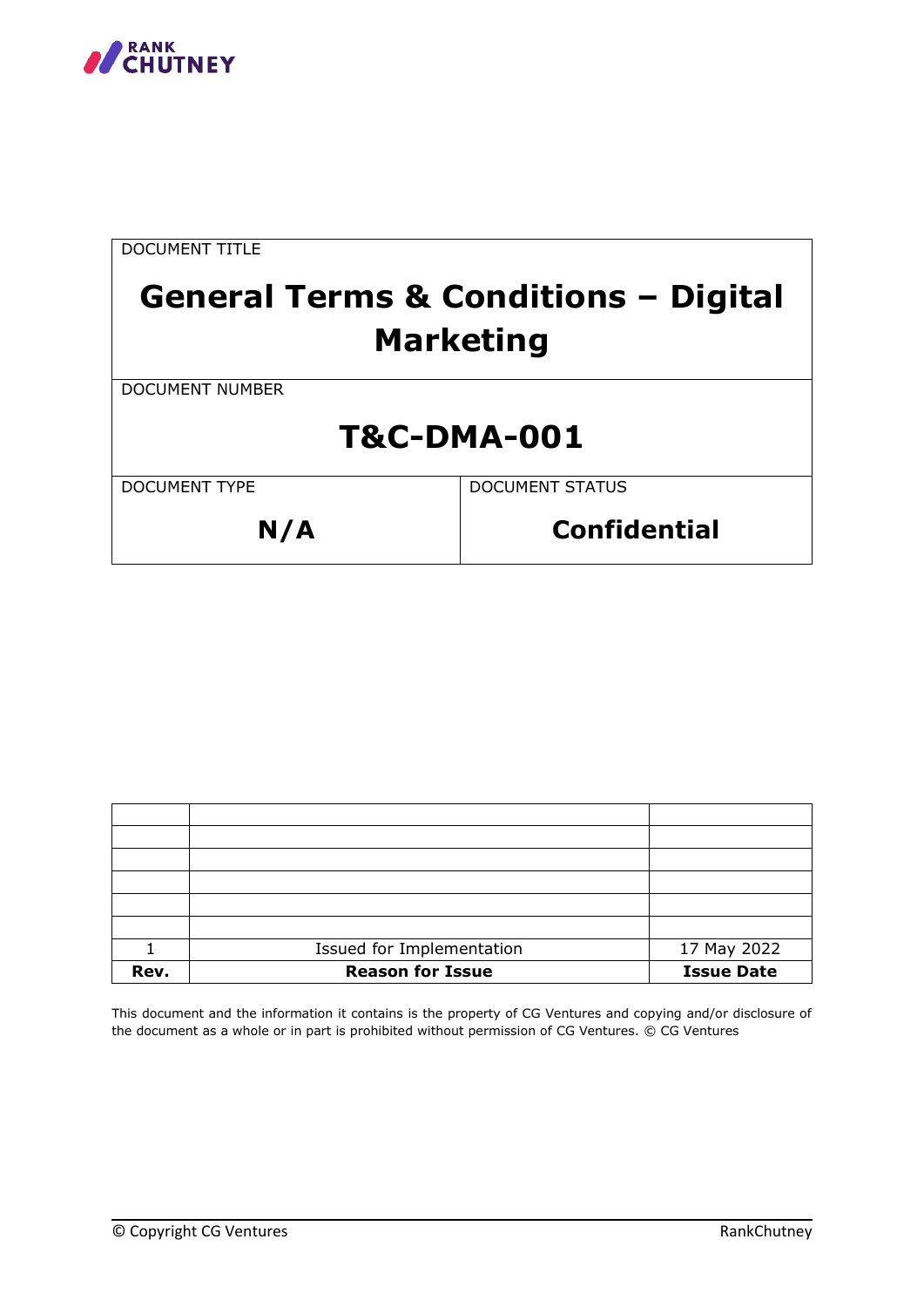| Document Title: General Terms & Conditions – RankChutney | Revision: 1   |
|----------------------------------------------------------|---------------|
| Document Number: T&C-DMA-001                             | Page: 2 of 19 |

# **TABLE OF CONTENTS**

# **CONTENTS**

| 1.               |  |
|------------------|--|
|                  |  |
|                  |  |
| 2.               |  |
|                  |  |
|                  |  |
|                  |  |
|                  |  |
|                  |  |
| 3.               |  |
| $\overline{4}$ . |  |
| 5.               |  |
| 6.               |  |
| 7.               |  |
| 8.               |  |
| 9.               |  |
| 10.              |  |
| 11.              |  |
| 12.              |  |
| 13 <sub>1</sub>  |  |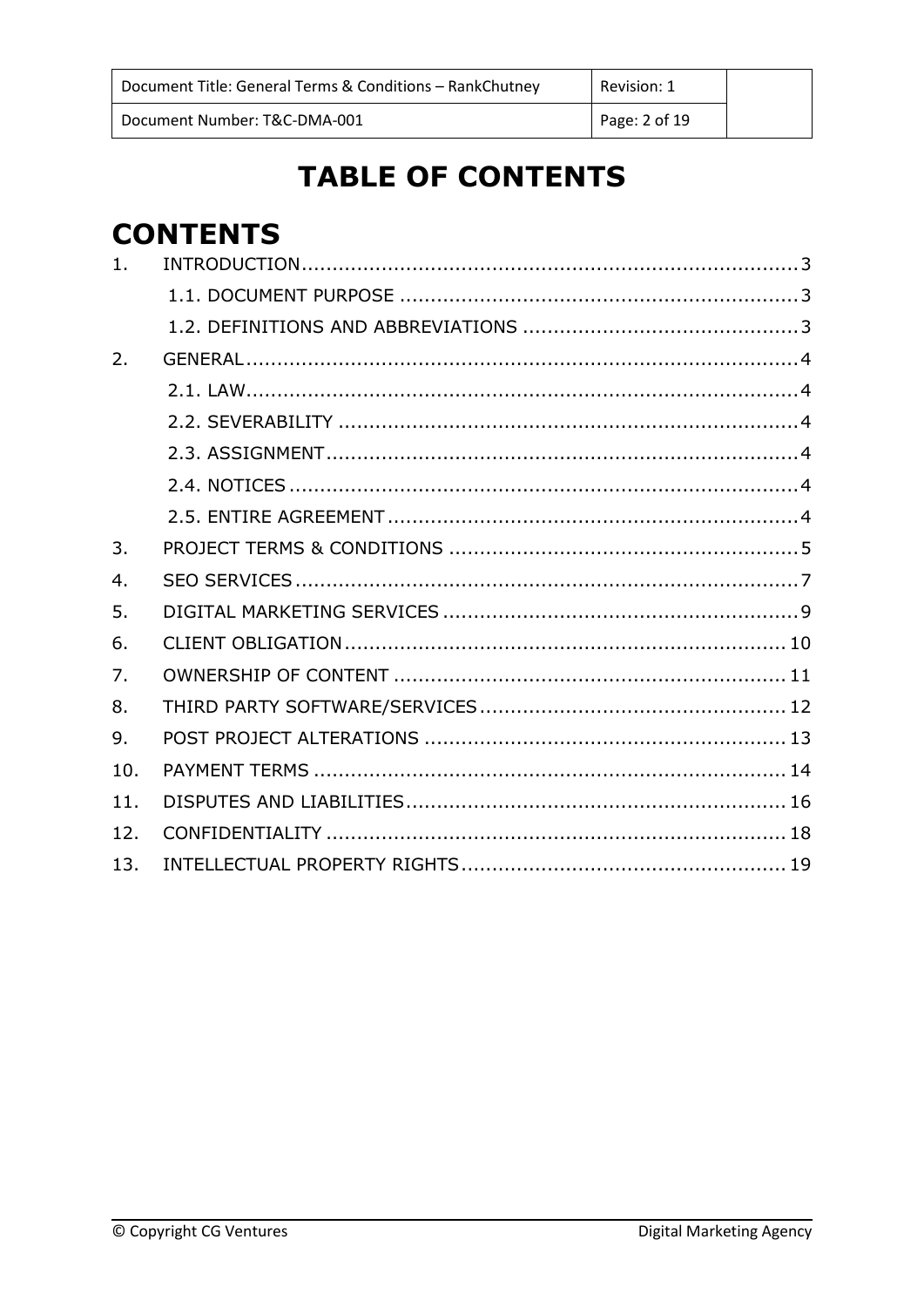| Document Title: General Terms & Conditions - RankChutney | Revision: 1   |
|----------------------------------------------------------|---------------|
| Document Number: T&C-DMA-001                             | Page: 3 of 19 |

## <span id="page-2-0"></span>**1. INTRODUCTION**

#### **1.1. DOCUMENT PURPOSE**

<span id="page-2-1"></span>The purpose of the document is to define terms and conditions in accordance with which the contract shall be executed. These terms and conditions shall be considered as controlling document unless additional terms or amendments are listed in the contract.

#### **1.2. DEFINITIONS AND ABBREVIATIONS**

<span id="page-2-2"></span>

| <b>Term</b>                 | <b>Definition</b>                                                                                                                                                                     |
|-----------------------------|---------------------------------------------------------------------------------------------------------------------------------------------------------------------------------------|
| Shall/ Must                 | Indicates a mandatory course of action                                                                                                                                                |
| Should                      | Indicates a recommended course of action                                                                                                                                              |
| May                         | Indicates an optional course of action                                                                                                                                                |
| Customer/<br>Client         | Any Legal entity procuring services from CG Ventures                                                                                                                                  |
| CG Ventures/<br>Company     | CG Ventures Pte. Ltd. or any of its subsidiaries or Partners                                                                                                                          |
| Partner                     | An authorized partner of CG Ventures who provides solutions<br>that include CG Ventures solutions, bound by a Partner<br>agreement                                                    |
| Confidential<br>Information | Invoices,<br>$\bullet$<br>Quotations,<br>Purchase Orders,<br>$\bullet$<br>Proposals,<br>$\bullet$<br>Contract documents,<br>Coding,<br>Communication<br>Documents marked confidential |
| <b>SEO</b>                  | Search Engine Optimization                                                                                                                                                            |
| <b>Services</b>             | Search Engine Optimization (SEO),<br>$\bullet$<br>Analytics                                                                                                                           |
| Platform                    | RankChutney                                                                                                                                                                           |
|                             |                                                                                                                                                                                       |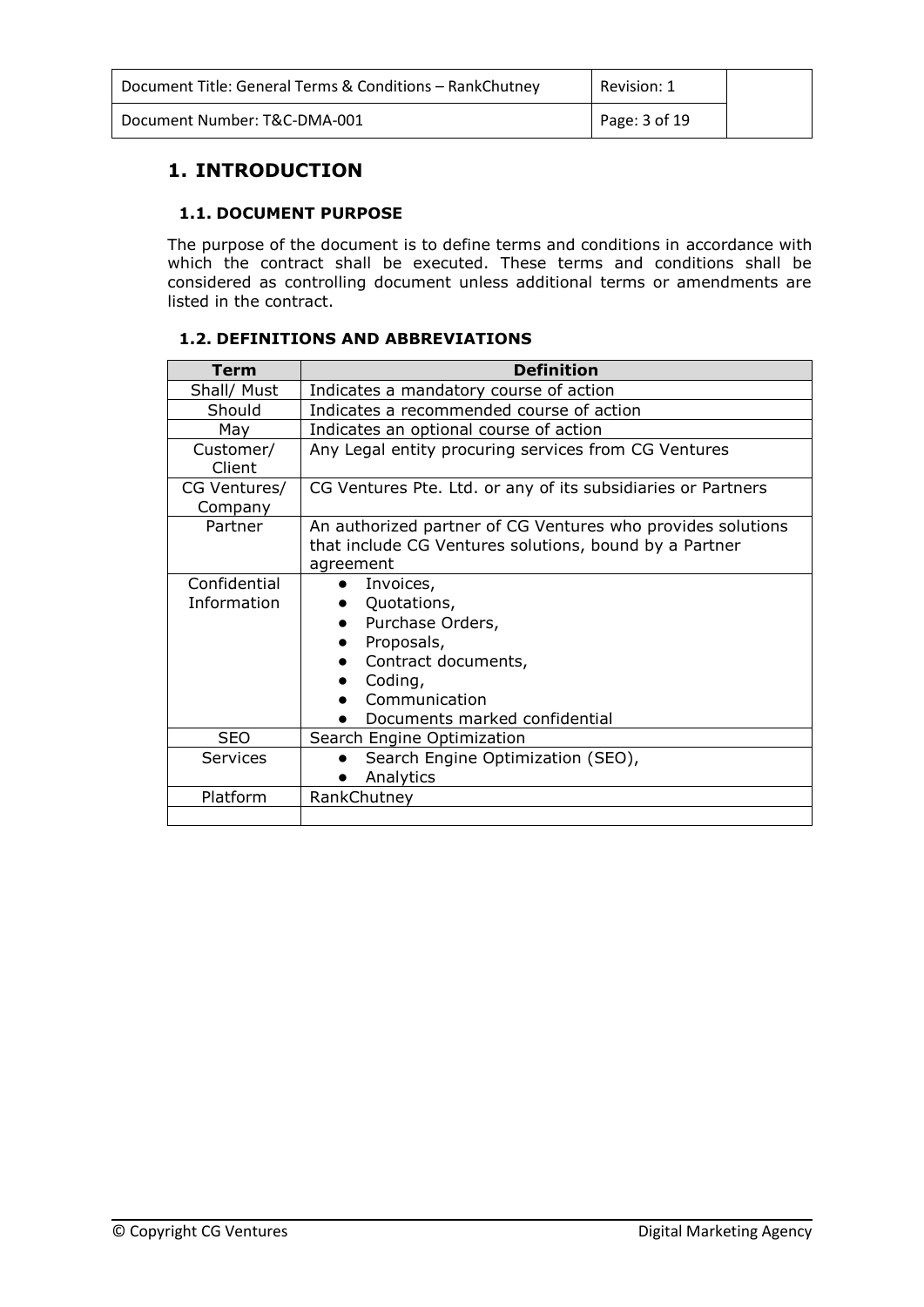| Document Title: General Terms & Conditions – RankChutney | Revision: 1   |
|----------------------------------------------------------|---------------|
| Document Number: T&C-DMA-001                             | Page: 4 of 19 |

#### <span id="page-3-0"></span>**2. GENERAL**

#### <span id="page-3-1"></span>**2.1. LAW**

This agreement shall be governed and construed in all respects in accordance with the Law of Singapore and shall be subject to the exclusive jurisdiction of a Singapore Court of Law.

#### <span id="page-3-2"></span>**2.2. SEVERABILITY**

If any term or provision of this Agreement shall be found by any court or administrative body of competent jurisdiction to be invalid, unenforceable or in conflict with the law, the validity or enforceability of the remainder of this agreement shall not be affected thereby.

#### <span id="page-3-3"></span>**2.3. ASSIGNMENT**

The Client may not sub-license, assign, transfer or otherwise dispose of its rights under this Agreement or any part of it without the written consent of CG Ventures.

#### <span id="page-3-4"></span>**2.4. NOTICES**

Any notice or other communication pursuant to this Agreement must be in writing and signed by or on behalf of the party giving it and may be served by pre-paid first class post to the address of the relevant party as set out in this Agreement or by email. All such notices or demands shall be deemed to have been received:

- a) in the case of pre-paid first class post two Business Days after posting; and
- b) in the case of email, when the receiver acknowledges receipt of such communication in the form of a reply email or the next business day

#### <span id="page-3-5"></span>**2.5. ENTIRE AGREEMENT**

This Agreement and the documents referred to in it, constitute the entire agreement and understanding of the parties and shall supersede any previous agreement between the parties relating to the subject matter of this Agreement. No variation of this Agreement shall be valid unless in writing signed by both parties.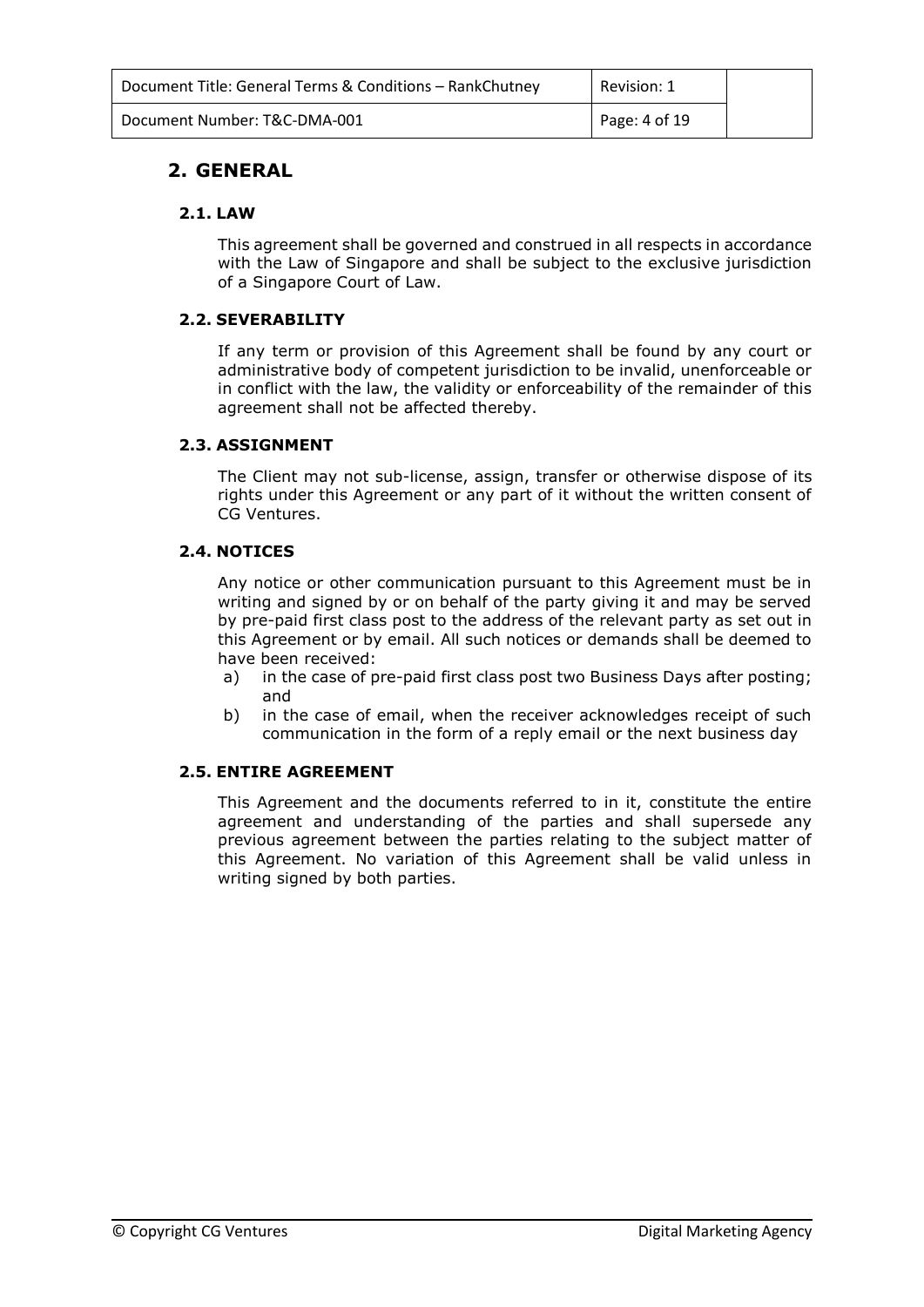| Document Title: General Terms & Conditions - RankChutney | Revision: 1   |
|----------------------------------------------------------|---------------|
| Document Number: T&C-DMA-001                             | Page: 5 of 19 |

## <span id="page-4-0"></span>**3. PROJECT TERMS & CONDITIONS**

- 3.1. During the project briefing, it is the Client's responsibility to provide CG Ventures with clear guidelines and specific details of the scope of work. When such details are not provided, CG Ventures will proceed with its understanding of the requirements and scope of work accordingly. At a later stage, if a discrepancy arises, CG Venture will quote additional fees for the scope inclusions. Thus, it is essential that as the Client, you clarify every aspect of the service and ensure that you select the plan that is the right fit for your requirements.
- 3.2. Once the proposal has been finalized, any additions, changes or enhancements will result in a variation order and may incur additional cost and/or a revised delivery date. All additional work, over and above the estimates is charged separately. Under no circumstances will CG Ventures be liable for any delays caused by these changes.
- 3.3. Any complexity related to specific deliverables must be advised in advance and included in the proposal for costing purposes. CG Ventures operates in good faith and relies on its Clients to disclose the full picture of their expectations. Any discrepancy arising due to unclear requirements or expectations may result in a variation order and may incur additional cost and/or a revised delivery date.
- 3.4. All content, brief, detailed requirements and all related materials required to complete the scope of work shall be provided to CG Ventures within the first two weeks (i.e. 10 working days) of the award date unless specifically agreed upon otherwise in the contract. Any delays thereafter will result in a variation order and may delay the project and/or incur additional charges.
- 3.5. The Client shall recognize that at times there may be unforeseen circumstances that will delay the delivery of service, particularly when cooperation with and integration of third party services is required. 2Stallion will use reasonable endeavor to complete the project/ scope of work in accordance with the agreed schedule in the proposal. The Client agrees not to penalize CG Ventures for any reasonable delays.
- 3.6. If CG Ventures procures services from a third party on behalf of Client, the Client agrees to accept and abide by all third party terms and conditions in addition to this document.
- 3.7. CG Ventures will not be held responsible for the performance of third party products and/ or services. This includes Google Ads, Google Analytics, Google Tag Manager, Meta (Facebook/Instagram/WhatsApp) Ads, LinkedIn Ads, Mailchimp, ActiveCampaign, Keap etc. CG Ventures can however, liaise with the third party service providers on behalf of Clients to resolve any issues. The Client will be charged on an hourly basis for this service.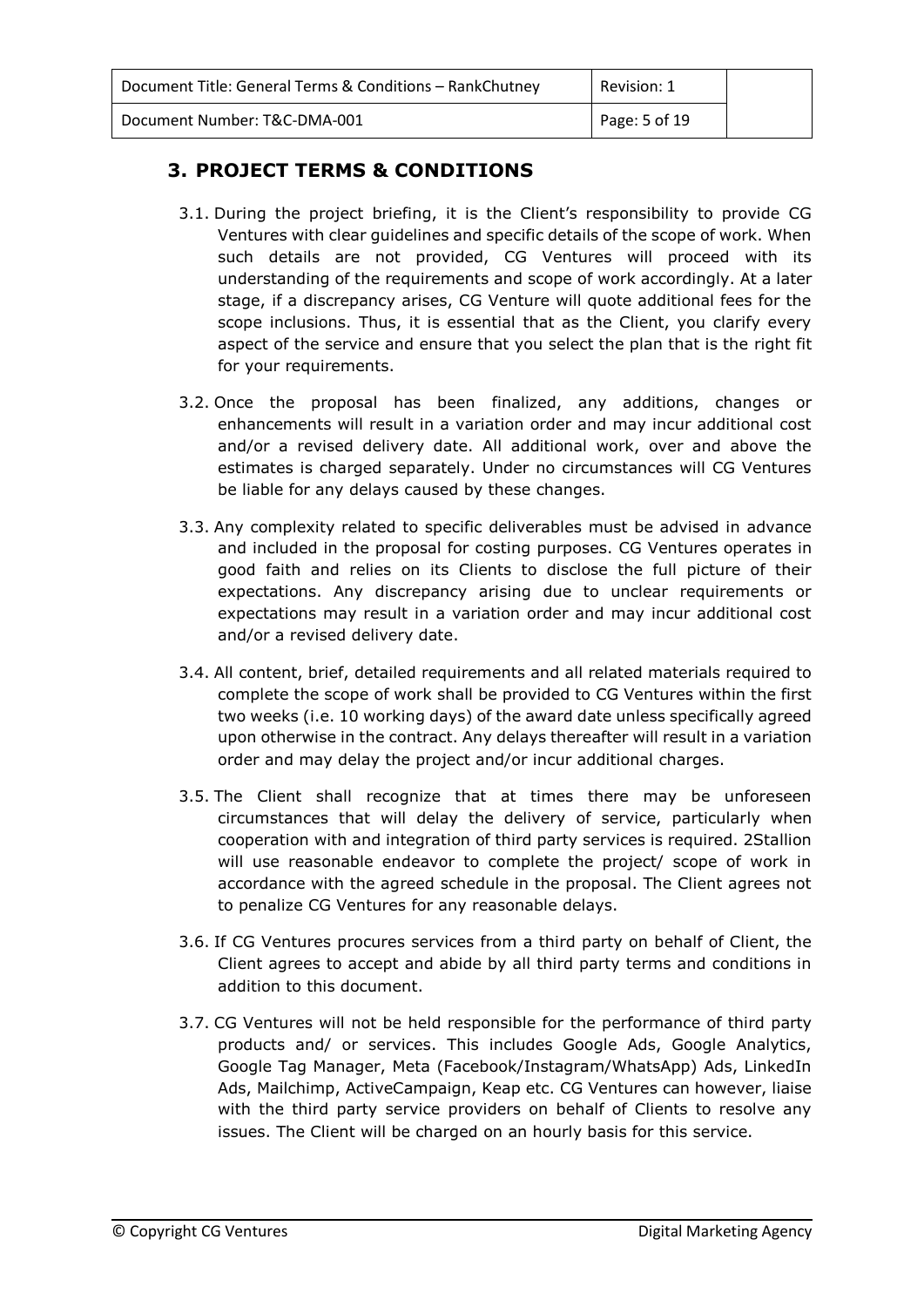- 3.8. CG Ventures owns copyrights of all code written for the Client, unless arrangements are made prior to start of the project. CG Ventures warrants a license to use any custom built software for the Client, for their use only. The Client may not re-use the code, transfer the code or sell the code under any circumstances.
- 3.9. CG Ventures shall have the right to make any changes to the Services which are necessary to comply with any applicable law.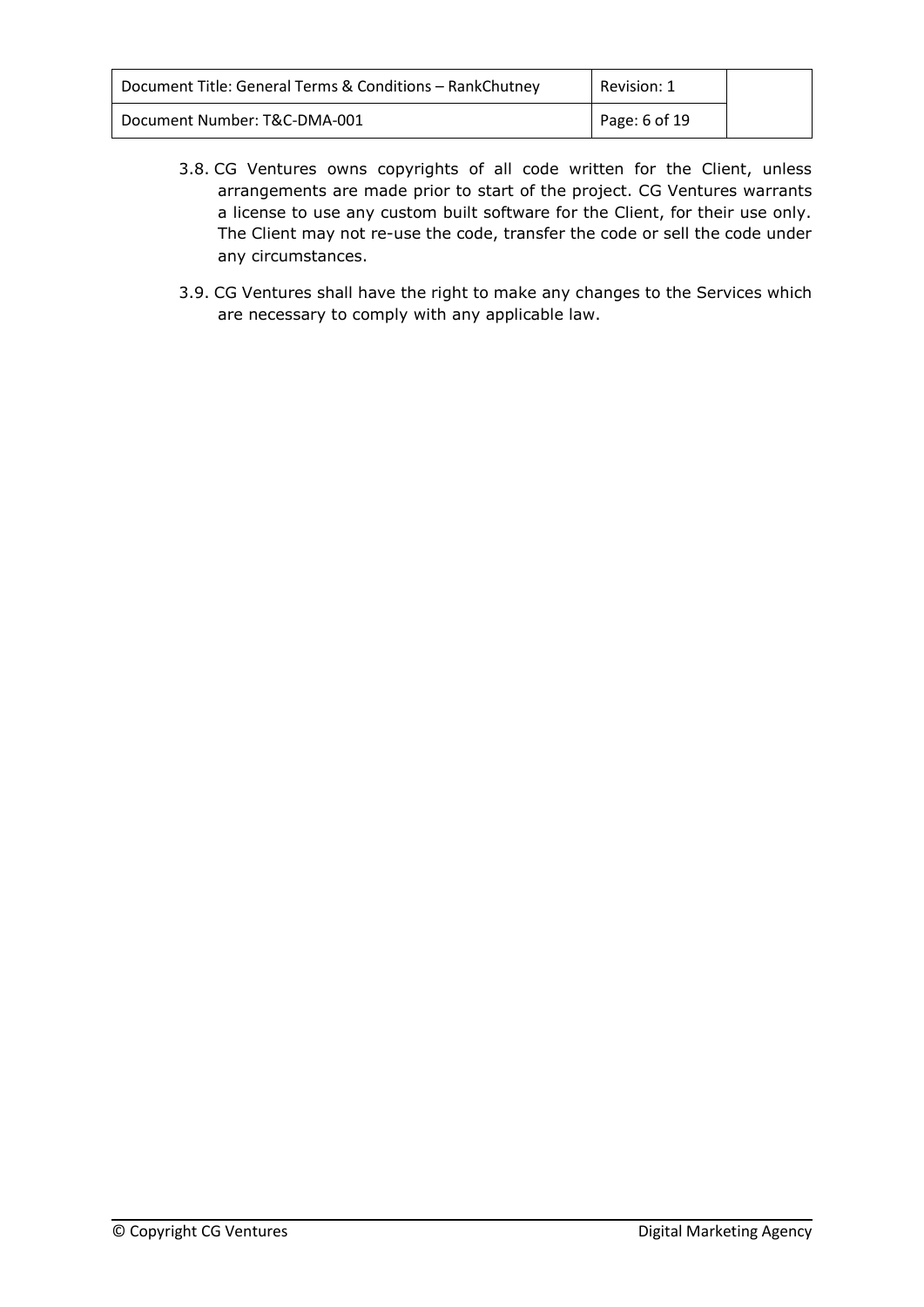| Document Title: General Terms & Conditions – RankChutney | Revision: 1   |
|----------------------------------------------------------|---------------|
| Document Number: T&C-DMA-001                             | Page: 7 of 19 |

## <span id="page-6-0"></span>**4. SEO SERVICES**

- 4.1. As standard across Services and unless otherwise notified, the Client shall be exclusively responsible for implementing the optimization changes recommended by the Company. As notified by the Company, in certain cases for amendments to existing optimizations, the Client shall allow CG Ventures use of the site's FTP or content management system's username and password in order to gain access to add in keywords.
- 4.2. Due to the competitiveness of some keywords/phrases, ongoing changes in search engine ranking algorithms, and other competitive factors, CG Ventures does not guarantee No.1 or first page (Top 10) positions for any particular keyword, phrase, or search term within the ads.
- 4.3. The Company requires that prior notice be given for any alterations relating to the Client's website(s) that may affect the services supplied by the Company. If the Client or a third party makes alterations to the Client's site(s), search engine placements may be affected and the Company cannot be held responsible.
- 4.4. The Company advises that regular, fresh content added to the site will help to improve the stability of rankings within search engines. The Client understands that regular, unique content plays an important part in the success of a website and failure to add unique content will lessen the impact of SEO services.
- 4.5. In respect of all White Label Work, the Client shall indemnify the Company against all liabilities, costs, expenses, damages and losses (including any direct, indirect or consequential losses, loss of profit, loss of reputation and all interest, penalties and legal and other professional costs and expenses) suffered or incurred by the Company arising out of or in connection with the contract between the Client and their Client for the White Label Work.
- 4.6. Customer understands, acknowledges and agrees that:
	- a) CG Ventures has no control over the policies of search engines or directories with respect to the type of sites and/or content that they accept now or in the future. Customer's website(s) may be excluded from any search engine or directory at any time at the sole discretion of the search engine or directory entity. CG Ventures will resubmit those pages that have been dropped from the index and additional charges may apply.
	- b) Some search engines and directories may take as long as two (2) to four (4) months, and in some cases longer, after submission, to list Customer's website(s). Occasionally, search engines and directories will stop accepting submissions for an indefinite period of time. Occasionally, search engines and directories will drop listings for no apparent or predictable reason. Often, listings will "reappear" without any additional submissions. Should the listing not reappear, CG Ventures will re-submit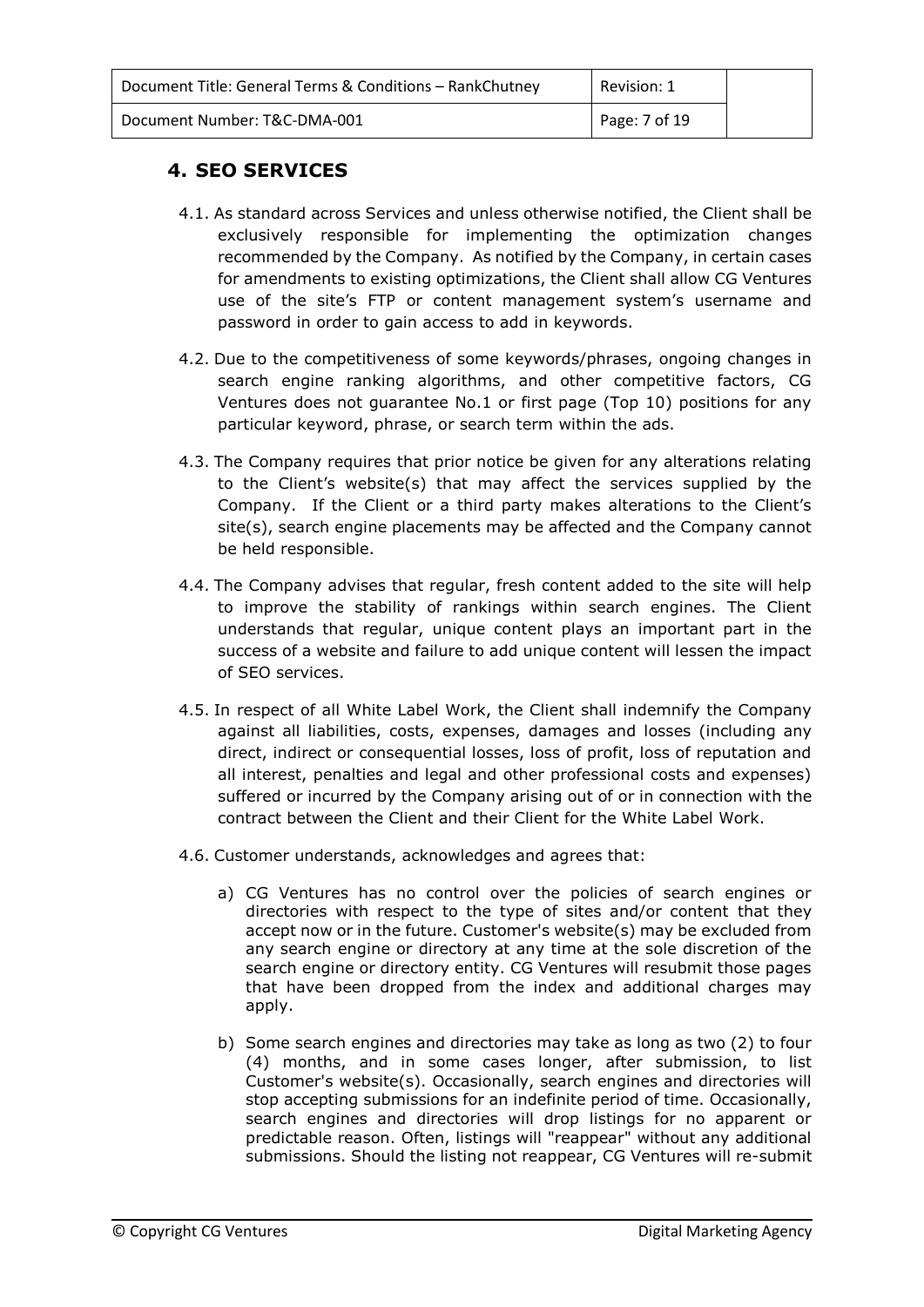the web site(s) based on the current policies of the search engine or directory in question and additional charges may apply.

c) Some search engines and directories offer expedited listing services for a fee. CG Ventures encourages the Client to take advantage of these expedited services. The Client is responsible for all expedited service fees.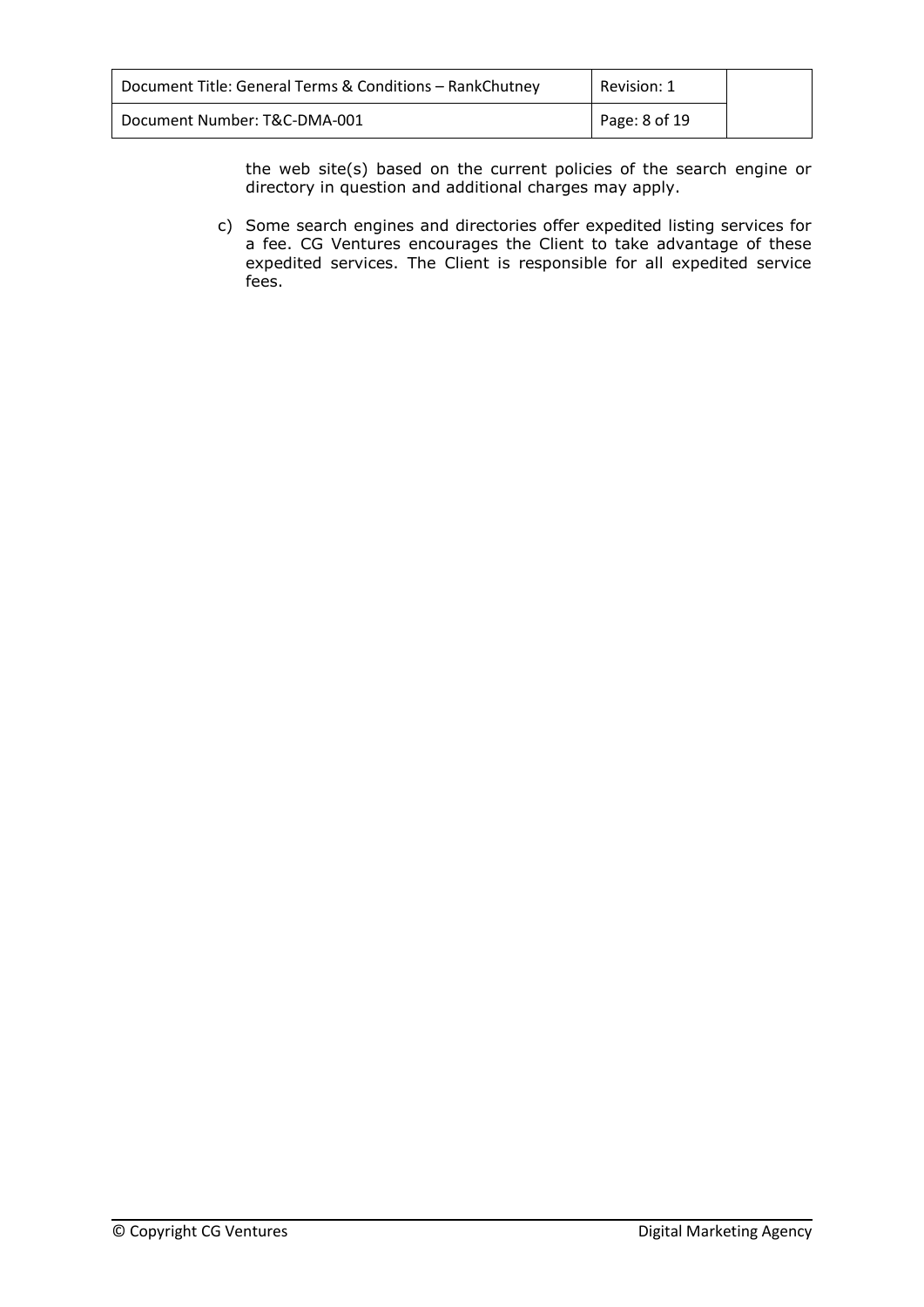| Document Title: General Terms & Conditions – RankChutney | Revision: 1   |
|----------------------------------------------------------|---------------|
| Document Number: T&C-DMA-001                             | Page: 9 of 19 |

#### <span id="page-8-0"></span>**5. DIGITAL MARKETING SERVICES**

5.1. For the purposes of providing these services, Customer agrees:

- a) To provide CG Ventures with access to its website(s), social media account(s) or email account(s) for uploading new pages, and making changes for the purpose of providing the service.
- b) To provide CG Ventures with full access to existing website traffic statistics for analysis and tracking purposes such as Google Tag Manager, Google Analytics, Search Console, Omniture etc.
- c) To grant permission to use Client's official email address for the purposes of setting up campaigns (i.e webmaster@client-company.com).
- d) To authorize CG Ventures use of all Customer's logos, trademarks, Website images, etc., for use in creating informational content and any other uses as deemed necessary by CG Ventures for the performance of service.
- e) That if Customer's web site(s) is light in textual content, Customer will provide additional relevant text content in electronic format for the purpose of creating additional web pages. Customer agrees to provide content, for example 200 to 500 word "articles" about each of their topics or keyword phrases.
- 5.2. The Client shall be obliged to inform CG Ventures immediately of changes in domain names, websites, technical setup and any other material information regarding the technical infrastructure, which may affect the Services delivered by CG Ventures.
- 5.3. In the event that the Client fails to undertake those acts or provide those materials required by the agreed deadline (and within 10 Business Days of the date requested by CG Ventures) CG Ventures shall be entitled to invoice for the Services that it has supplied and the remaining Services specified in the Order whether or not CG Ventures has been able to deliver them.
- 5.4. When CG Ventures takes charge of Client's digital assets (social media accounts, email etc) in order to provide agreed upon Services, CG Ventures does not infer ownership or responsibility of those digital assets and cannot be held liable for any damages to loss of profit, reputation or otherwise.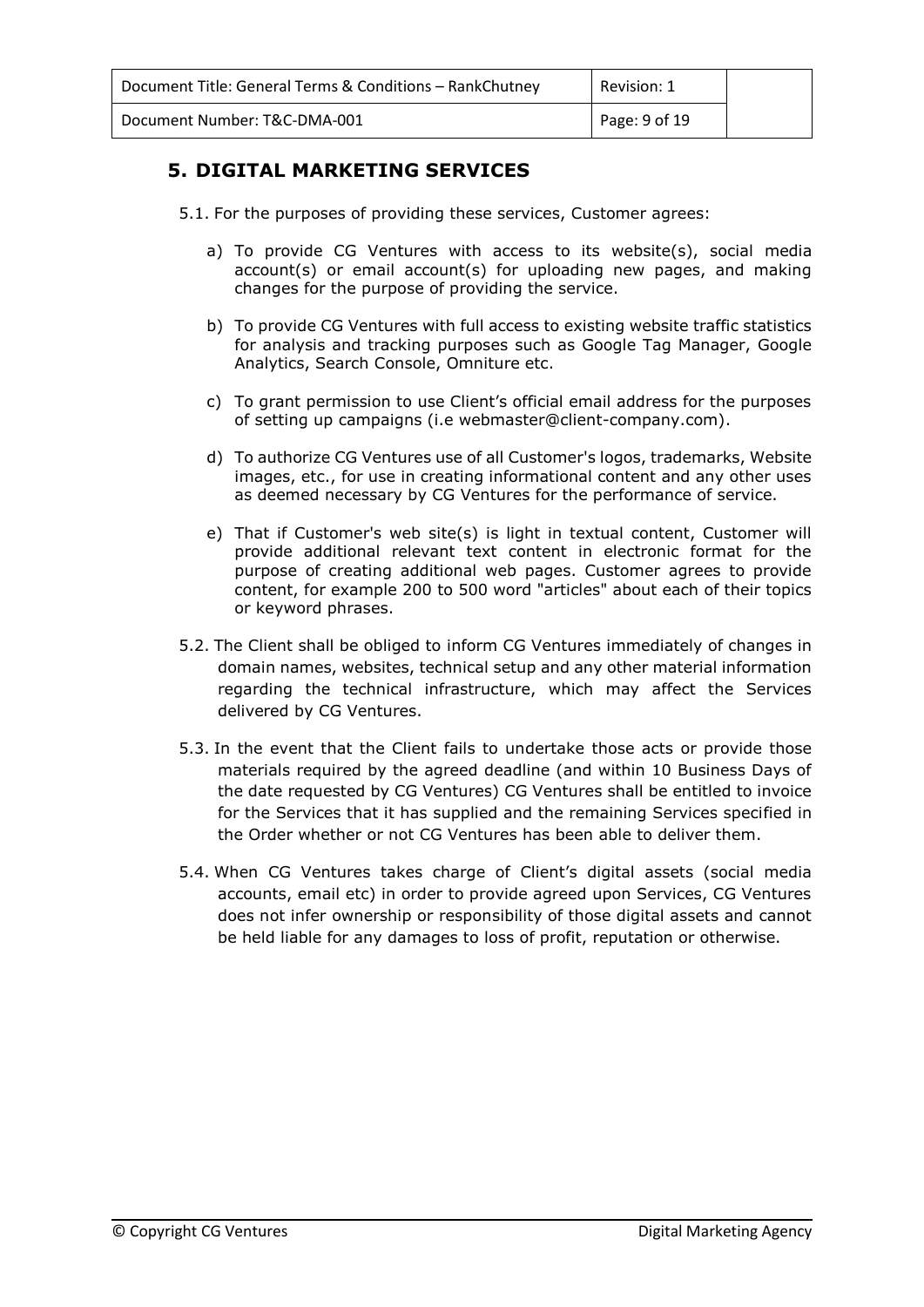| Document Title: General Terms & Conditions - RankChutney | Revision: 1    |
|----------------------------------------------------------|----------------|
| Document Number: T&C-DMA-001                             | Page: 10 of 19 |

## <span id="page-9-0"></span>**6. CLIENT OBLIGATION**

- 6.1. The Client shall provide information on its marketing strategy, marketing goals, metrics and analytics, creative guidelines, audience insights, themes and topics and any other relevant information on which the performance of the service is dependent upon.
- 6.2. The Client shall be aware of the tasks, workflows and processes that are critical to the success of the service.
- 6.3. The Client shall have the right people in place, and maintain a single point of contact with CG Ventures, to deliver the tasks the Client has agreed to perform.
- 6.4. The Client shall set clear goals, tasks, responsibilities and deadlines for each Client personnel contributing to content creation and delivery aspects of service.
- 6.5. The Client shall commit to a schedule by which each Client personnel's tasks are fulfilled (editorial calendar/project management platform)
- 6.6. The Client shall meet deadlines to enable CG Ventures to deliver the activities and tasks as set out in the subscription plan  $-$  e.g. provide timely feedback, copy edits, minor changes and adjustments to content in accordance with the Project Timetable.
- 6.7. The Client shall respond to any 'Client Review' request within 5 working days and shall provide all comments on CG Ventures's provided Comment Sheets. CG Ventures will then respond to each comment one by one.
- 6.8. The Client agrees that each Client Review cycle shall be limited to two alterations. CG Ventures does not include cost for and as such does not allow further alterations. (For example: Alteration by Client Party A, Content update, Alteration by Client Party B, Content updated and so on is NOT encouraged and will lead to variation order and incur additional costs. It is recommended that all Client parties involved review the document or design simultaneously and provide all of their comments/ alterations together.)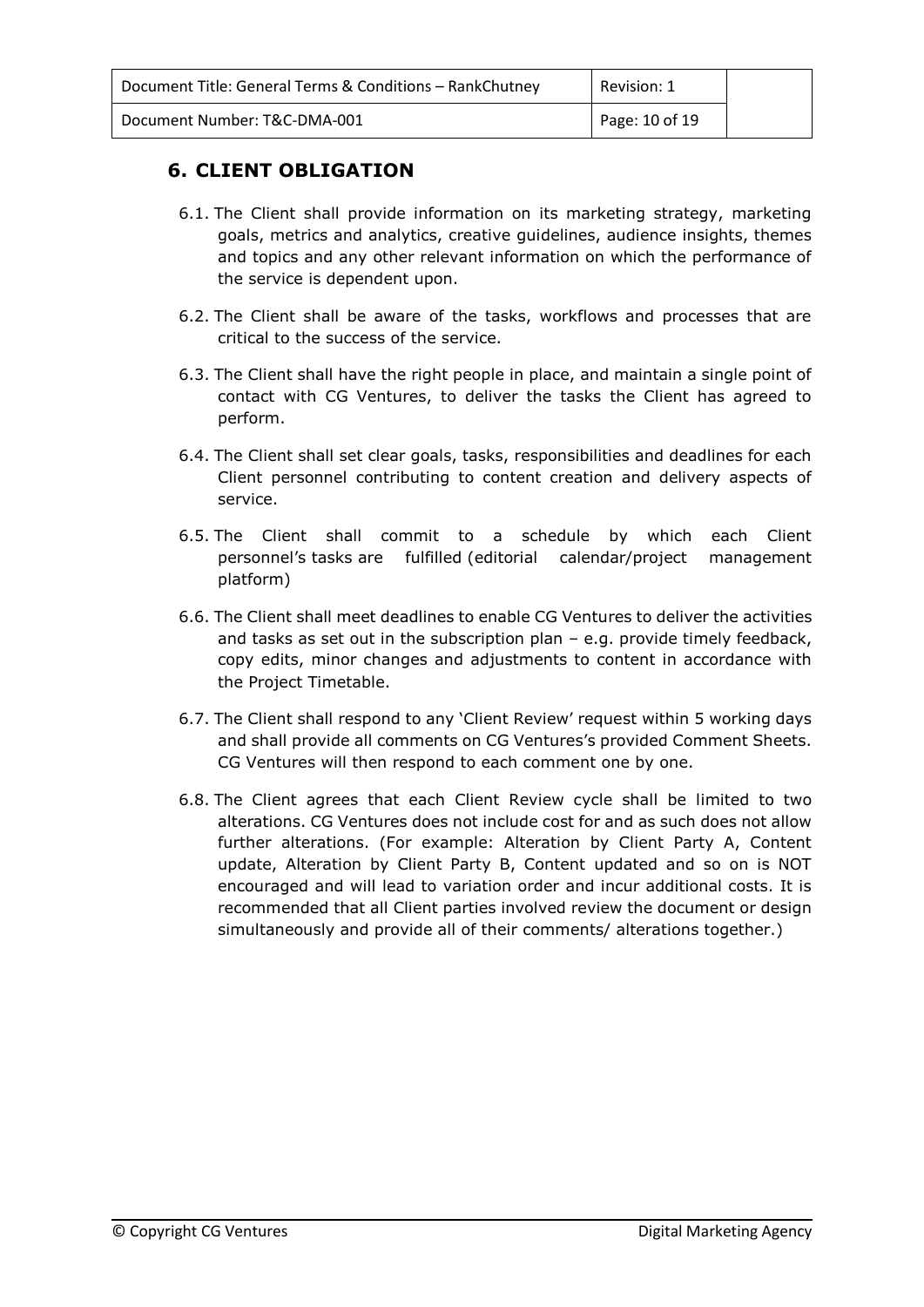| Document Title: General Terms & Conditions - RankChutney | Revision: 1    |
|----------------------------------------------------------|----------------|
| Document Number: T&C-DMA-001                             | Page: 11 of 19 |

## <span id="page-10-0"></span>**7. OWNERSHIP OF CONTENT**

- 7.1. The Customer is legally responsible for all the design and content on their online and offline assets, for example website(s), social media channels, magazines etc.
- 7.2. The data that a Customer is entitled to take upon termination of the contract with CG Ventures includes the following:
	- a) All custom graphical designs and the entitlement to reproduce these designs
	- b) All text, logos and imagery produced by CG Ventures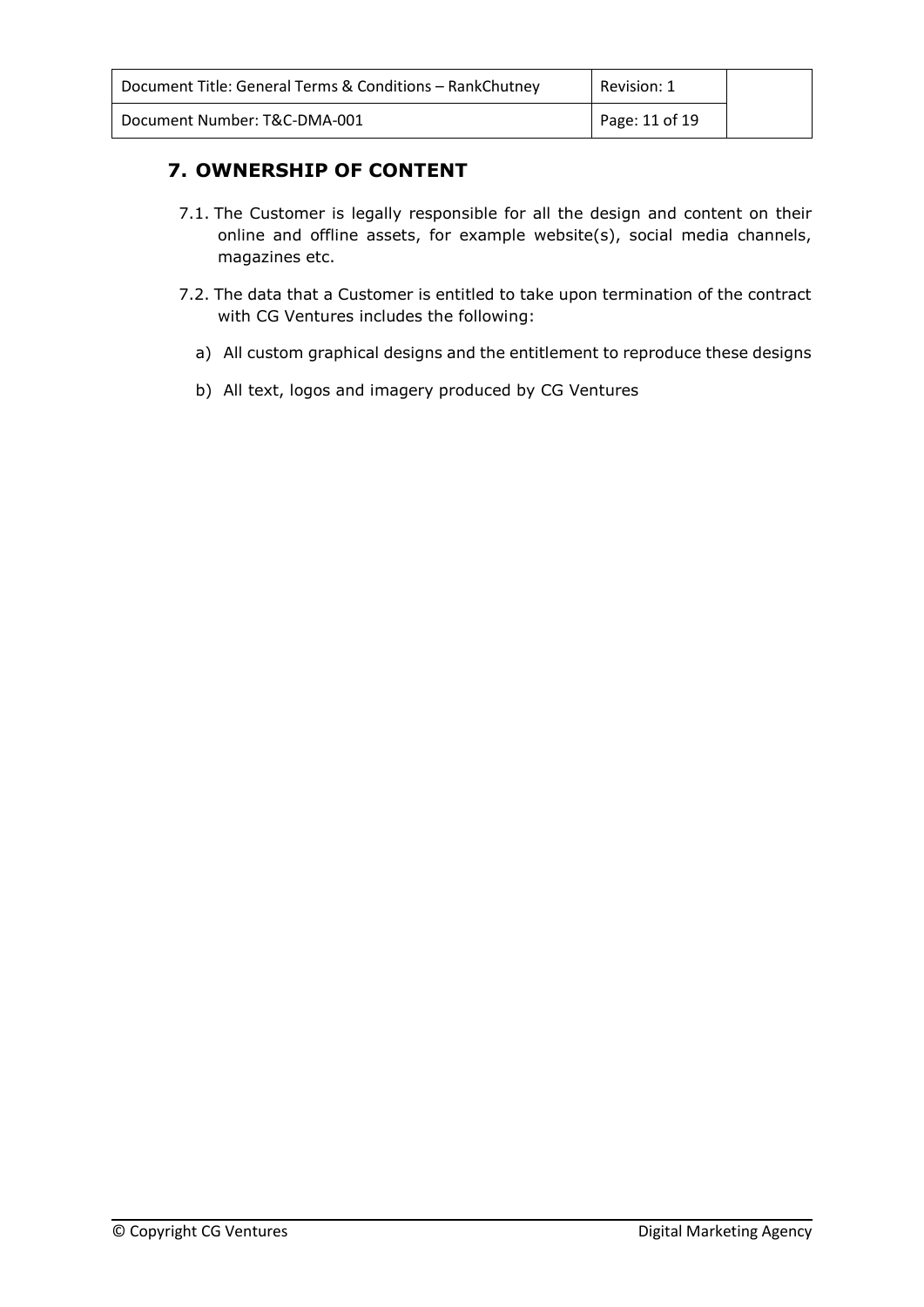| Document Title: General Terms & Conditions - RankChutney | Revision: 1    |
|----------------------------------------------------------|----------------|
| Document Number: T&C-DMA-001                             | Page: 12 of 19 |

## <span id="page-11-0"></span>**8. THIRD PARTY SOFTWARE/SERVICES**

- 8.1. Where the service includes any third party software and/or services as part of the Proposal, CG Ventures will provide First Line Support only. Where the third party software causes the fault and CG Ventures is unable to correct the fault, CG Ventures will use its reasonable endeavor to ensure that the problem is reported to the relevant third party for resolution but is not responsible for delays due to this.
- 8.2. CG Ventures cannot be held responsible for subsequent changes or updates of these third party services/software that may result in issues on the Customers' website. This may require a one-off charge to resolve.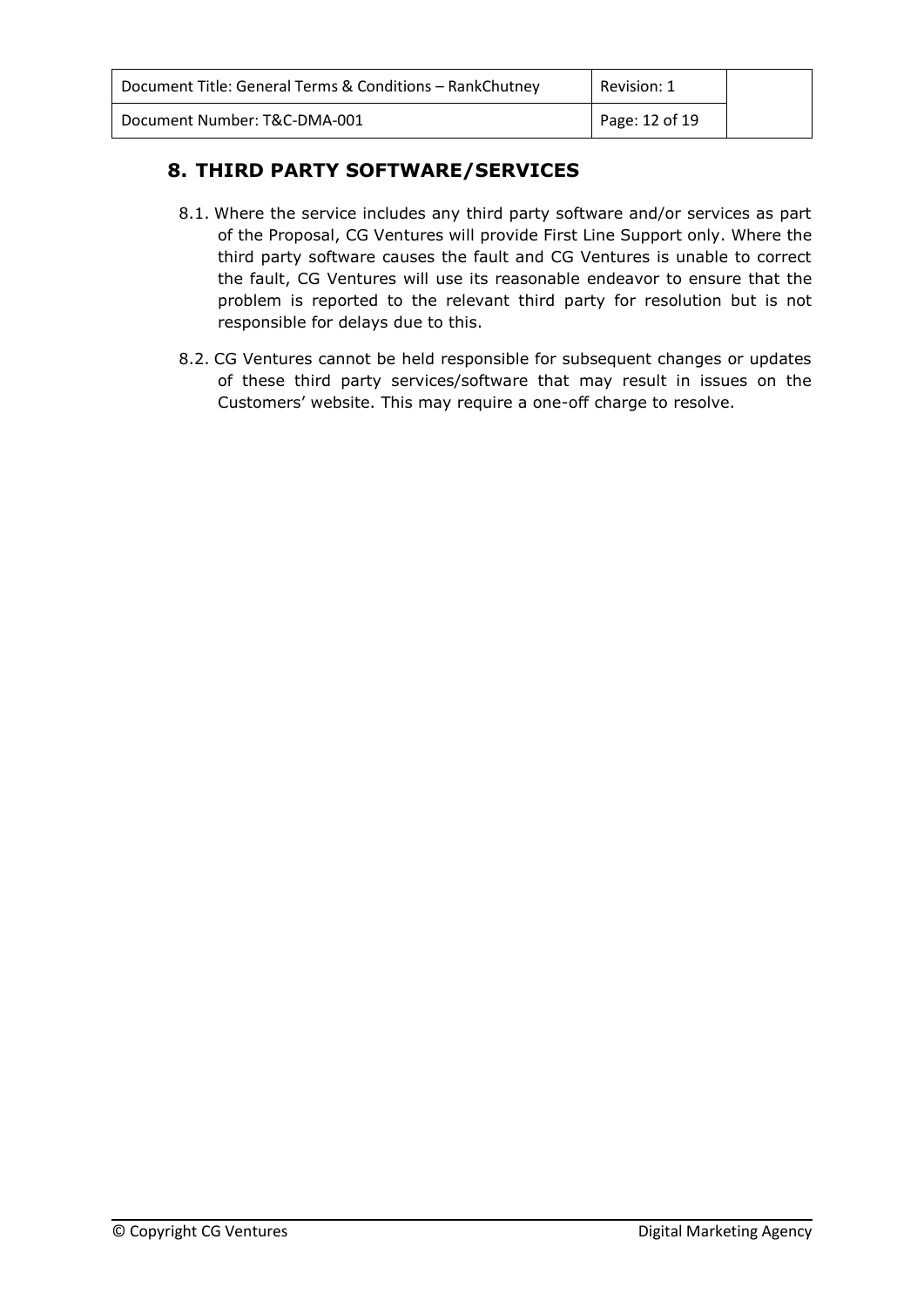| Document Title: General Terms & Conditions - RankChutney | Revision: 1    |
|----------------------------------------------------------|----------------|
| Document Number: T&C-DMA-001                             | Page: 13 of 19 |

# <span id="page-12-0"></span>**9. POST PROJECT ALTERATIONS**

- 9.1. CG Ventures cannot accept responsibility for any alterations made by the Customer or a third party to the Customer's assets resulting in any adverse effect. Such alterations include, but are not limited to additions, modifications or deletions.
- 9.2. CG Ventures may require a one-off charge before resolving any issues that may arise.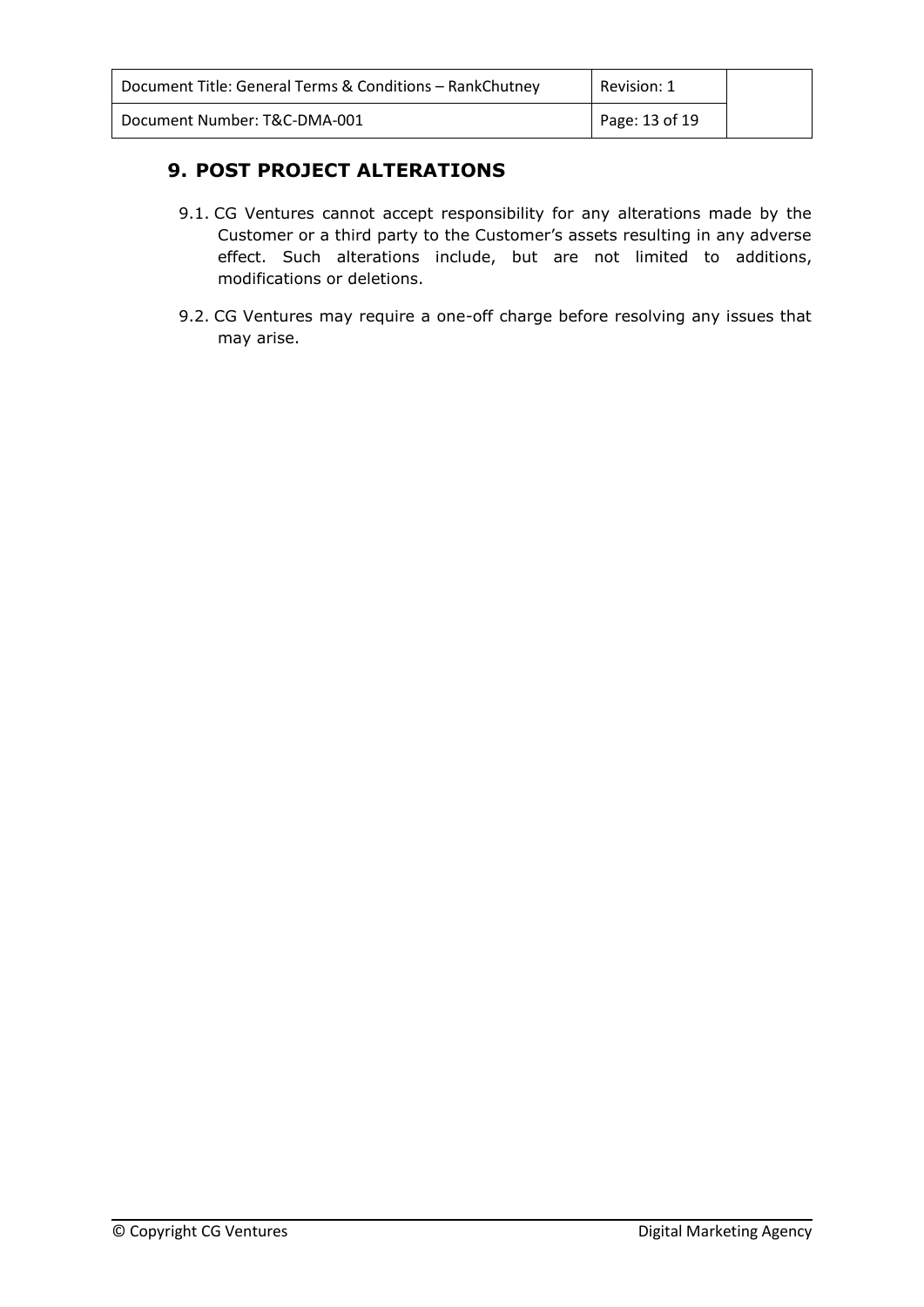| Document Title: General Terms & Conditions – RankChutney | Revision: 1    |
|----------------------------------------------------------|----------------|
| Document Number: T&C-DMA-001                             | Page: 14 of 19 |

#### <span id="page-13-0"></span>**10. PAYMENT TERMS**

- 10.1. All prices are quoted in US dollars and are exclusive of GST unless specified.
- 10.2. Whilst every effort is made to ensure that subscription plans are accurate, the Company reserves the right to amend any plan, should an error or omission have been made.
- 10.3. All cancellations will be processed as following:
	- a) For plans canceled within the 14-day trial period, the amount will be refunded in full.
	- b) If the plan is canceled after the trial period, there will be no refund. The Client can use the platform until the end of the current billing cycle.
	- c) All cancellations must be received through the platform. Telephone requests on cancellations will not be accepted.
- 10.4. The Client acknowledges that certain Services may involve the licensing of third party Intellectual Property Rights and that the Client may be required to enter into a license directly with such third party. Unless otherwise expressly stated, all prices shall be exclusive of costs for the acquisition of Intellectual Property Rights for materials to be included in marketing materials, including, if relevant, (but without limitation) pictures and licenses from third party owners and licensors.
- 10.5. If CG Ventures is required to procure services from a third party on behalf of Client, the price of those services is not included in the proposal unless otherwise explicitly stated.
- 10.6. For work billed monthly, unless otherwise agreed previously, the monthly payment shall be payable to CG Ventures by the first working day of the month, in advance of the work to be carried out.
- 10.7. Late fees and charges: All outstanding invoices will incur a late payment fee of 10% (not compounded) of the pending amount and an administration fee of \$150 per month (exclusive of GST).
	- a) Due date: Is the date on which the payment is due as per the terms of the invoice/proposal
	- b) Outstanding Invoice: An invoice is deemed to be outstanding if the payment is still due after 5 working days of the expiry of the due date.
	- c) Debt Collection: After a reasonable period of time, CG Ventures may refer the outstanding amount to a debt collector. CG Ventures will not be liable for any costs or charges associated with the recovery of the outstanding amount. Any charges associated with the recovery of the outstanding amount (debt collectors, administration charges, legal fees) will be referred to the Client.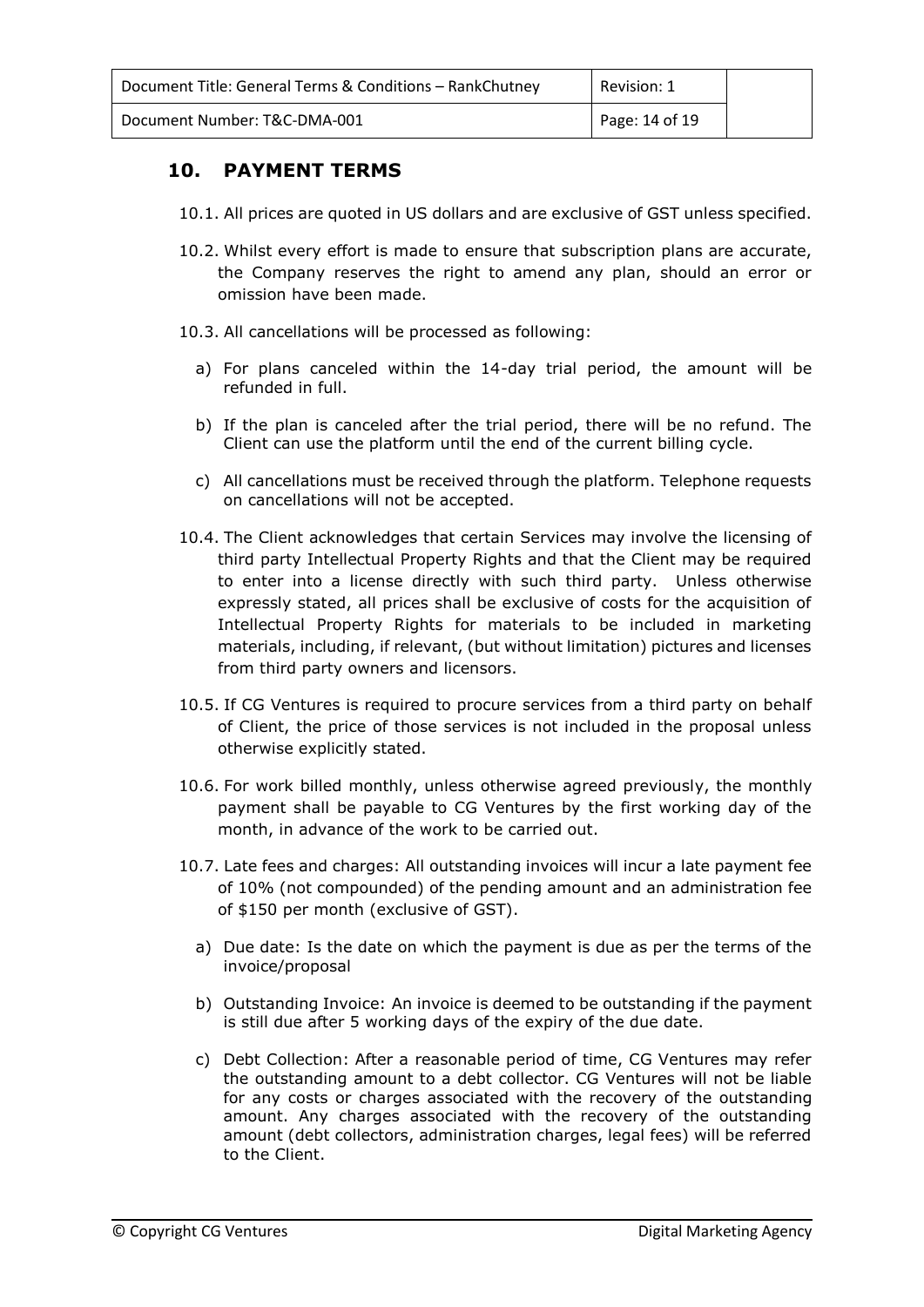| Document Title: General Terms & Conditions - RankChutney | Revision: 1    |
|----------------------------------------------------------|----------------|
| Document Number: T&C-DMA-001                             | Page: 15 of 19 |

- 10.8. All official communications/correspondences is generally done via the platform. It is Client's responsibility to keep CG Ventures updated with their relevant email addresses.
- 10.9. Any payment relating to any 3rd party products or service purchased on behalf of the Client will have to be paid in full in advance of the purchase and is non-refundable.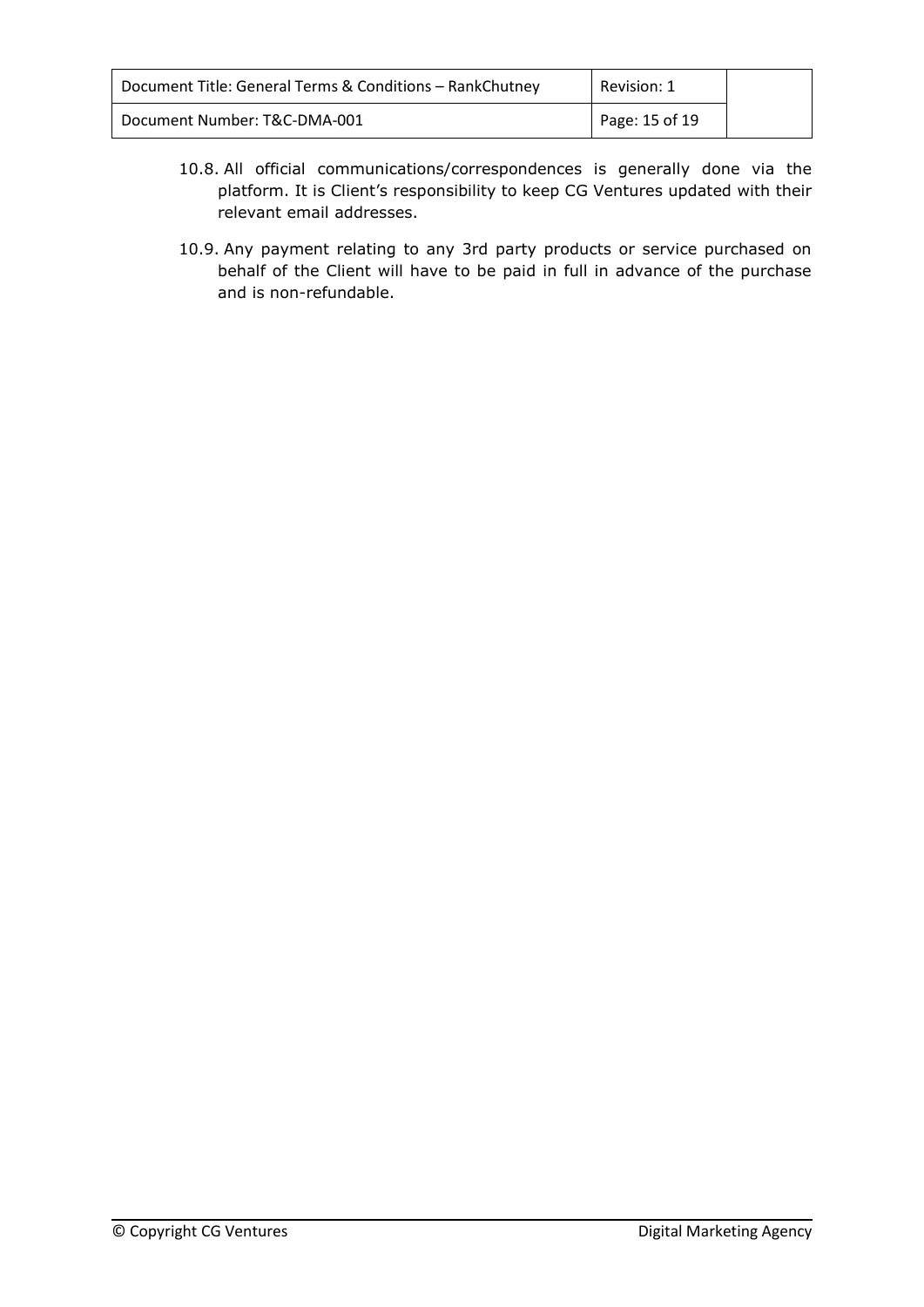| Document Title: General Terms & Conditions – RankChutney | Revision: 1    |
|----------------------------------------------------------|----------------|
| Document Number: T&C-DMA-001                             | Page: 16 of 19 |

## <span id="page-15-0"></span>**11. DISPUTES AND LIABILITIES**

- 11.1. In an event of a dispute, CG Ventures reserves the right to charge the Client for the resources spent in managing the dispute.
- 11.2. Under no circumstances will CG Ventures be liable for any damages arising from misrepresentation or misinformation.
- 11.3. In the event of a dispute, payment which is not in dispute shall not be withheld and will be due in accordance with agreed payment terms.
- 11.4. CG Ventures reserves the right to refuse service to any Client, if these are not aligned with its business operating principles and policies.
- 11.5. CG Ventures provides its services as is, without any guarantees on security or other issues leading to loss of data, sale or reputation. CG Ventures ensures to the best of its ability that its systems and servers are protected from hackers, viruses, intruders and other online and offline problems, however CG Ventures shall not be held liable if such situation arises.
- 11.6. Relationship of CG Ventures with its suppliers, partners and sub-contractors is of an independent nature. None of the parties have any power, right or authority to interfere or bind the other or assume or create any obligation or responsibility, whether expressed or implied, on behalf of the other or in the other's name.
- 11.7. CG Ventures cannot be held liable for death or personal injury caused by negligence or for fraudulent misrepresentation.
- 11.8. CG Ventures shall not be liable to the Client for any loss or damage, costs or expenses (whether direct, indirect, incidental or consequential and whether relating to loss of profit, loss of business, business interruption, loss of data, depletion of goodwill or other such losses), suffered by the Client which arise out of or in connection with the supply of the Service or their use by the Client.
- 11.9. The Client assumes all risks as to the suitability, quality, and performance of the Service.
- 11.10. CG Ventures's total liability in contract, tort (including negligence or breach of statutory duty), misrepresentation or otherwise arising in connection with the performance or contemplated performance of this contract shall be limited to, and in no event shall exceed, 5% of the amount originally paid to CG Ventures for the Service.
- 11.11. CG Ventures shall not be liable for any loss, damage or delay which arises as a result of the termination of the contract with the Client, or for its compliance with relevant statutory or regulatory requirements.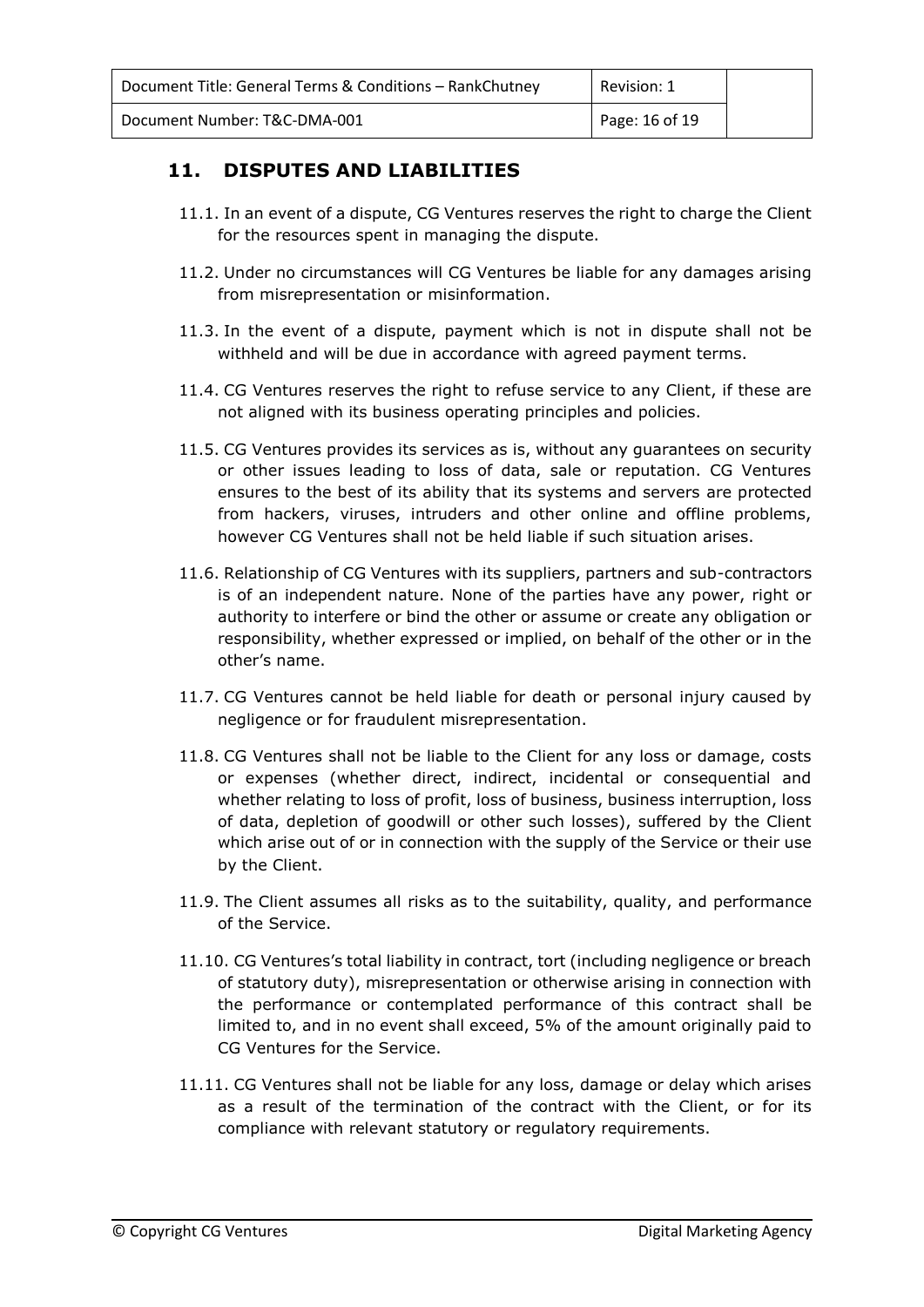| Document Title: General Terms & Conditions – RankChutney | Revision: 1    |
|----------------------------------------------------------|----------------|
| Document Number: T&C-DMA-001                             | Page: 17 of 19 |

- 11.12. It is the responsibility of the Client to ensure that the deliverables comply with all licenses, laws, regulations and codes in all countries where the deliverables are used. The Client agrees to indemnify CG Ventures against any costs arising from the use or misuse of the deliverables.
- 11.13. No verbal or written information or advice given by CG Ventures or its dealers, distributors, employees or agents shall in any way extend, modify or add to these conditions.
- 11.14. CG Ventures will not be liable for any breach of the agreement which is caused by a matter beyond its reasonable control including but not limited to Act of God, fire, lightning, explosion, war, disorder, flood, earthquake, industrial disputes (whether or not involving their employees), extremely severe weather, malicious damage, default of suppliers or acts of local or central government or other competent authorities. In any such event CG Ventures shall be entitled to delay or cancel delivery of the Service.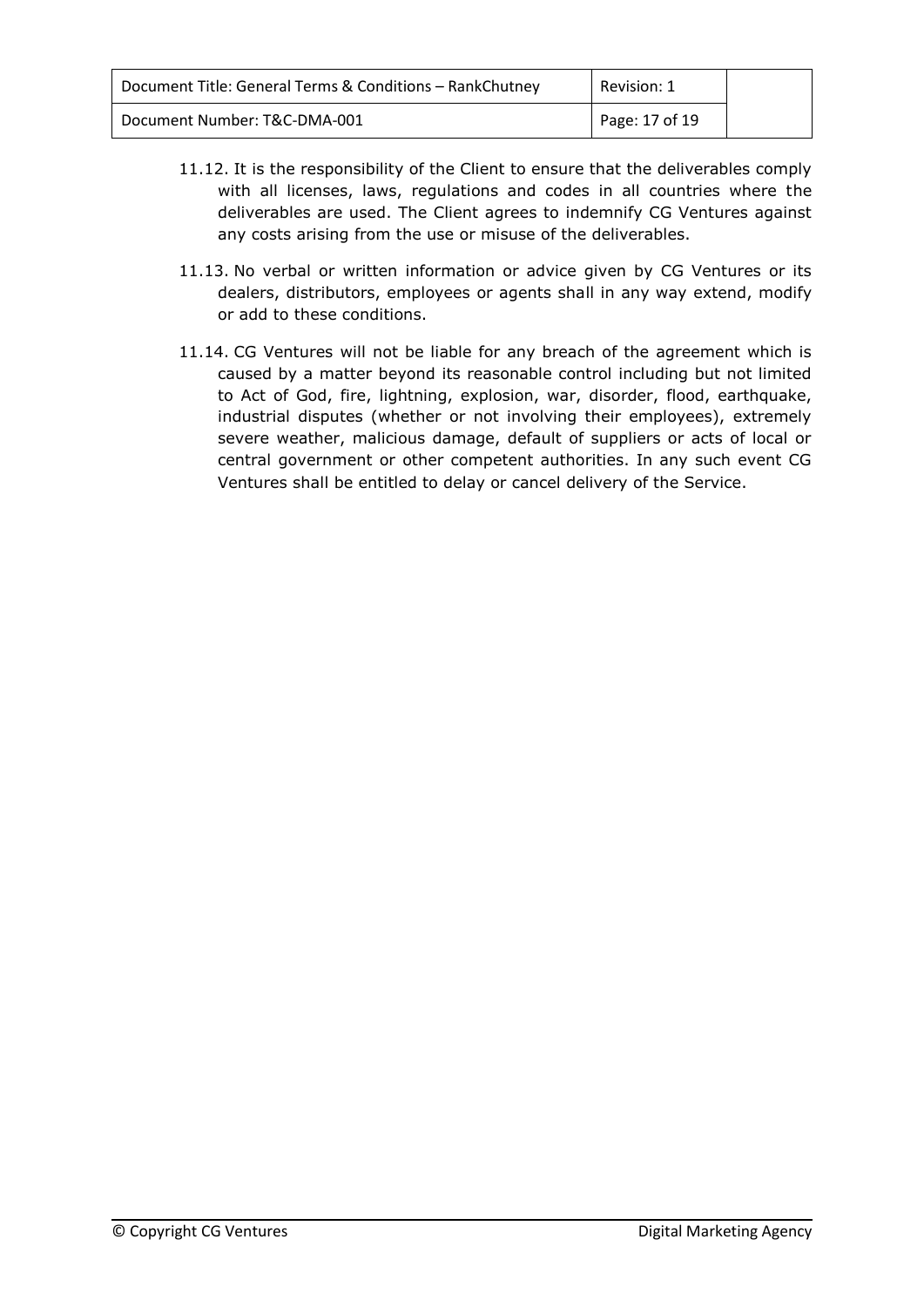| Document Title: General Terms & Conditions – RankChutney | Revision: 1    |
|----------------------------------------------------------|----------------|
| Document Number: T&C-DMA-001                             | Page: 18 of 19 |

#### <span id="page-17-0"></span>**12. CONFIDENTIALITY**

- 12.1. During the period of this Agreement and for a period of 1 year after the contract has ended both parties undertake:
	- a) to keep Confidential Information confidential;
	- b) not to use the Confidential Information for any purpose except the performance of its obligations under this Agreement; and
	- c) not to use the Confidential Information so as to procure any commercial advantage over the other party.
- 12.2. The obligations contained in clause 13.1 above shall not apply to any Confidential Information which:
	- a) is already in the possession of the disclosing party other than as a result of a breach of this Agreement;
	- b) is at the date of this Agreement or at any time after the date of this Agreement comes into the public domain other than through breach of this Agreement; or
	- c) is required to be disclosed by any applicable law or regulation or by any governmental or administrative authority or by an order of any court of competent jurisdiction.
- 12.3. Each party agrees to take all such steps as shall from time to time be necessary to ensure compliance with the provisions of clause 13.1 by its employees, agents and sub-contractors.
- 12.4. Client agrees not to attack/criticize CG Ventures and any of its employees, associates or partners publicly online or offline (on public forums, blogs, interviews, reviews, social networks etc.) at any time during or subsequent to contract period.
- 12.5. All clauses in Section 13 shall survive the termination of this Agreement for whatever reason.